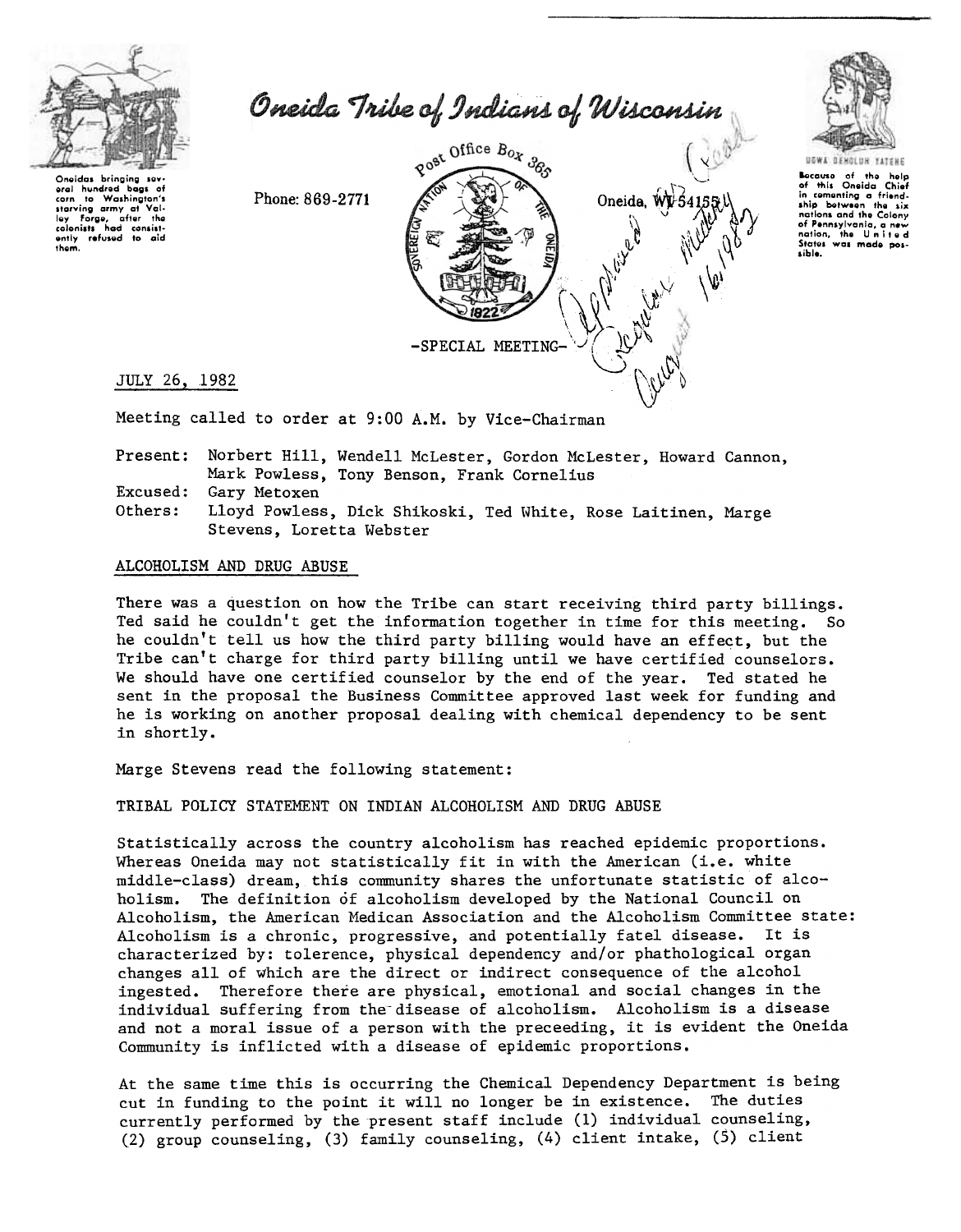Oneida Tribe of Indians of Wisconsin Special Meeting -July 26, 1982 Page 2

orientation (6) client education (7) client motivation (8) treatment planning (9) consultation (10) referral (11) case management (12) utilization (13) reports and record-keeping (14) client follow-up (15) client aftercare (16) crisis intervention and  $(17)$  community outreach.

In 1978, 95% of the Oneida community stated alcohol is a problem. If the Chemical Dependency Department is allowed to close, Outagamie and Brown County will have to pick up and provide those services to the Oneida people. This will, of course, mean the people will have to go to either Appleton, or Green Bay for the services abailable here. The problems of transportation are obvious. However, the problem is great that that. Alcoholism is not the isolated individual moral problem it was once protrayed as. Instead, alcoholism is a personal, a family and a community illness, therefore, it must be dealt with on all three levels here to be successful.

Furthermore, it is important the community leaders pledge their support to combat this illness.

Marge Stevens asked that the Business Committee not let the Chemical Dependency Program end because of the overwhelming problem we have in the Oneida community. Some of the people that have had problems and have had treatment want to stay away from getting into these problems again. They need help to reinforce them because drugs and alcoholism are all around them. The idea of a Recreation room for people to go to was discussed. Marge feels 5 to 6 people working in a chemical dependency program would really make a difference in the Community. Every effort made to get certification.

CHR question. Ted was hopeful that the funding will be extended to the first of the year, but funding for next year is not looking good at all.

Mark asked Ted and his staff to put together a proposal for the use of the CAP office as a Recreation Center to help the Chemical Dependency Program.

#### **OTE**

Rose Laitinen was in the office this morning for orientation. She is the new OTE manager.

#### NEWSPAPER - Lloyd Powless

Grace Koehler, Machine Operator, and I started on May 24, 1982. Our first few weeks were spent getting to know each other and the equipment we would be using. We also reorganized the office and more or less spring cleaned. The offset machine has had a lot of bugs but each is gradually being worked out. As each problem is solved, Grace gets to understand the characteristics of the offset, master maker, and etching machine. A report was filed with the Tribal Administrator which can be sent to Gannett Foundation concerning their grant toward purchase of the offset. Tribal forms used by all program should be made by the Reproduction Center and distributed from some central point. I was also contacted by Pau Demain of LCO concerning setting up a print shop here similar to the one in LCO. The person who runs that shop will be contacting me and/or Bruce King.

The prices for all offset work was raised 10%. These prices are still approximately 10% below Insty Print. The key problem is collating. Large orders are especially cumbersome and time consuming. I will be talking to people in the area about cost and space needed for an adequate collating system for our needs. Kalihwisaks is starting to grow. The first monthly issue was about 300, June was 470, and July about 700. I project that by the end of the year, distribution will reach between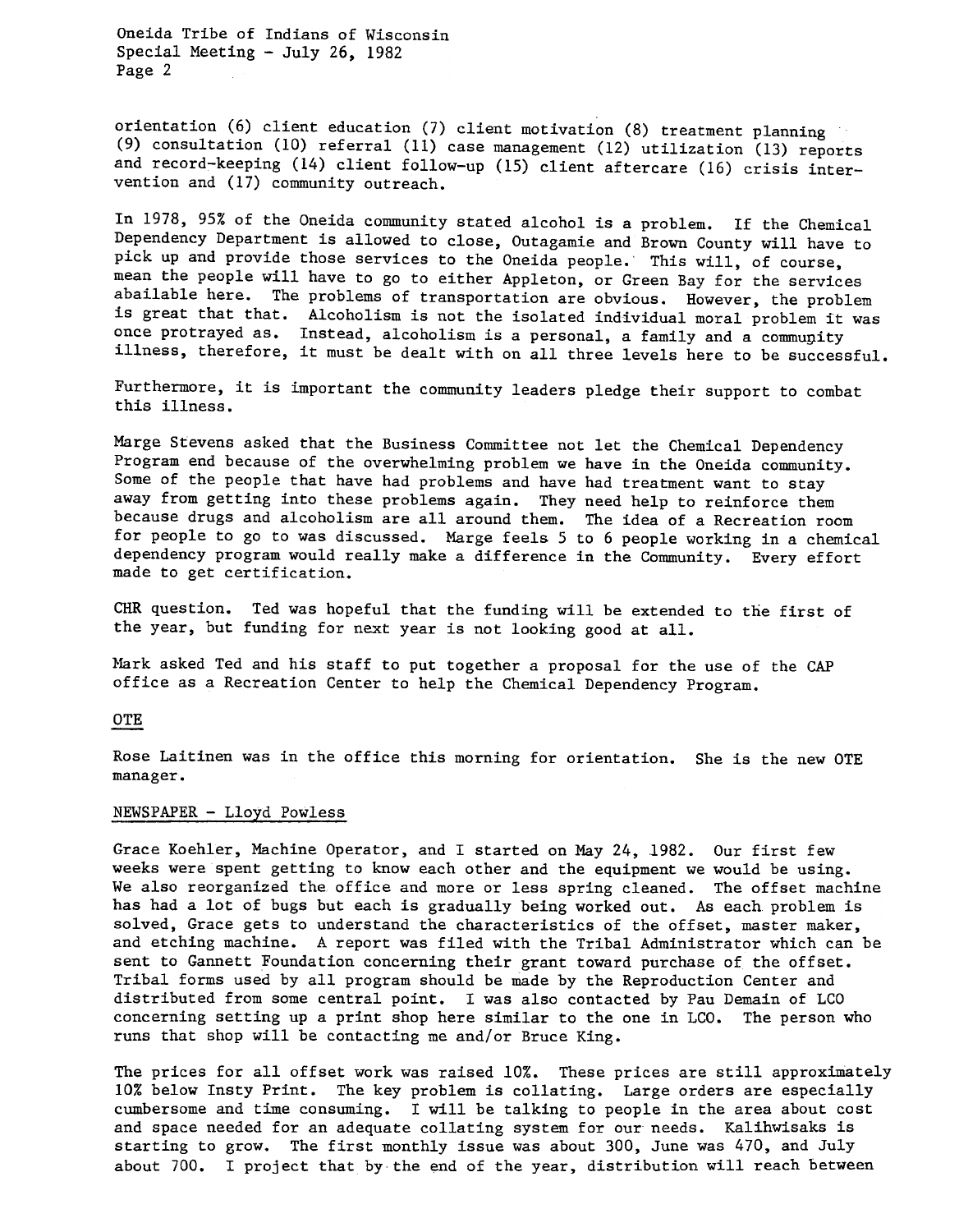Oneida Tribe of Indians of Wisconsin Special Meeting -July 26, 1982 Page 3

1200-1500 tribal members. Kalihwisaks also has access to a darkroom at Sacred Heart Center. I had a man from Harman Photo come out and show us how to develope film and fill our own film cartridges. We need to experiment with the camera and darkroom before we can start putting pictures in Kalihwisaks. Our machinery can handle it because we put some pictures in the Pow-Wow Program. We have a CETA youth worker for the summer. Ann Doxtator will be working with us as general office helper. She replaces our RNIP helpers. When Ann finishes we will reevaluate our situation and see if we need RNIP workers again.

The Xerox machine has also been getting the bugs worked out. We have begun to provide this as a service for Sacred Heart Center Tribal Programs. Our funds currently come from the 638 grant and are planned to be in the indirect cost budget this October.

## Recommendations:

- 1. Develope and implement collating system
- 2. Enter into maintenance agreement for offset and other machine if feasible. (This recommendation came from discussions with Rose Melchert).
- 3. Study feasibility of Print Shop with LCO representat
- 4. Limit size of Kalihwisaks or change cover forma
- 5. Send out weekly newsbrief to immediate area
- 6. Set up advisory board.
- 7. Discuss possibility of Kalihwisaks Annual which can be sol based on orders.
- 8. Duplicate all forms used by the Tribe in bulk and distributed. from central point.

#### HEALTH BOARD VACANCY

Frank asked that the subject be brought back to the floor and the action of the Business Committee on filling the vacancy on the Health Board be reviewed. Howard made a motion that we reconsider the action of the Business Committee on filling the vacancy on the Health Board. Frank seconded. Howard, Frank and Wendell voted yes, Mark, Tony and Gordon voted no. The vote was a tie and the Vice-Chairman Norbert voted no. The action was not reconsidered.

There was discussion on how the Business Committee can work closer with the Policy and Procedures. The Business Committee discussed that the 3rd week in August be tentatively set aside to work on Policy and Procedures and other business we have left by the wayside. Also, the new Business Committee member will be aboard and this might be a good time to cover this.

The Tribal secretary will look for a place away from the Civic Center, and an Agenda will be developed. All Business Committee members will give the secretary the things they have a concern and put these things together.

# NATIONAL COUNCIL OF INDIANS ON AGING

Anna John gave the Business Committee a letter of the cost of the Reno conference, The estimated cost is \$728.00. The Business Committee approved the trip for Anna John and now the Finance Committee should seek out funds.